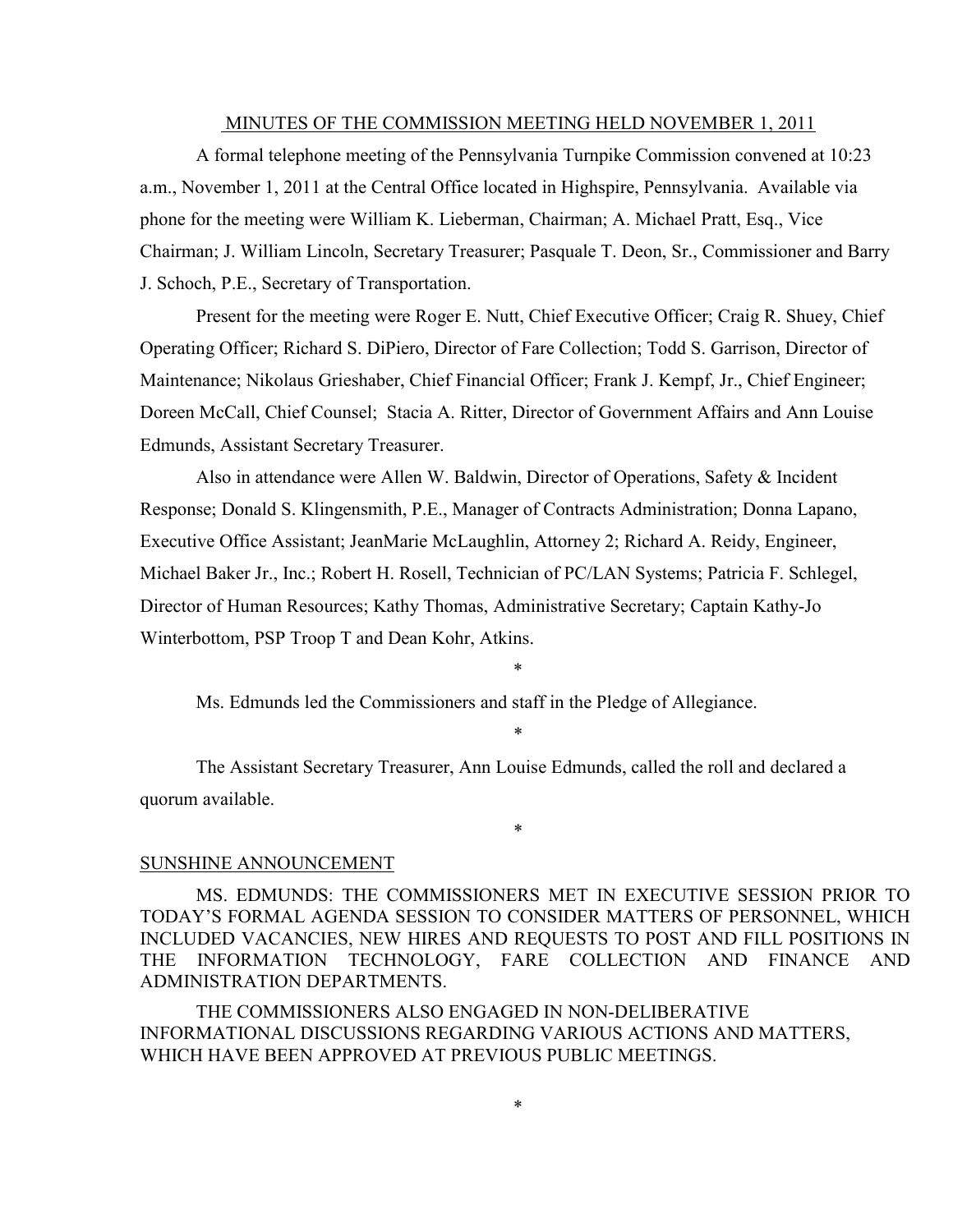#### PUBLIC COMMENT

MS. EDMUNDS: THE PUBLIC IS WELCOME AT THIS TIME TO ADDRESS THE COMMISSION REGARDING ITEMS LISTED ON THE AGENDA OR OTHER ITEMS NOT LISTED ON THE AGENDA THAT ARE WITHIN THE COMMISSION'S AUTHORITY OR CONTROL.

IN ORDER TO CONDUCT AN ORDERLY, EFFICIENT, EFFECTIVE AND DIGNIFIED MEETING, ALL PERSONS WISHING TO ADDRESS THE COMMISSION SHOULD HAVE SIGNED IN AND REQUESTED TIME TO SPEAK. IF YOU HAVE NOT DONE SO, YOU ARE INVITED TO DO SO.

COMMISSIONERS, WE HAVE NO REQUESTS TO ADDRESS THE COMMISSION. AT THIS TIME WE ASK ALL VISITORS TO STAND AND INTRODUCE YOURSELF.

\*

### DEAN KOHR, ATKINS

### MINUTES OF THE MEETING

 Motion-That the Minutes of the meeting held October 18, 2011 be approved and filed as amended-was made by Commissioner Schoch seconded by Commissioner Pratt; and passed unanimously.

### **COMMUNICATIONS**

Motion-That the Commission accepts and files the memos received from the Chief Counsel and the Director of Fare Collection -was made by Commissioner Schoch, seconded by Commissioner Pratt; and passed unanimously.

\*

\*

#### PERSONNEL

 Motion-That the Commission approves the Personnel as amended-was made by Commissioner Schoch, seconded by Commissioner Pratt; and passed unanimously.

#### NEW BUSINESS

#### POLICY LETTER 2.3

Motion-That the Commission adopts the revisions to Policy Letter 2.3, *Family and Medical Leave Policy*, to reflect the 2009 amendment to the Family and Medical Leave Act-was made by Commissioner Schoch, seconded by Commissioner Pratt; and passed unanimously.

\*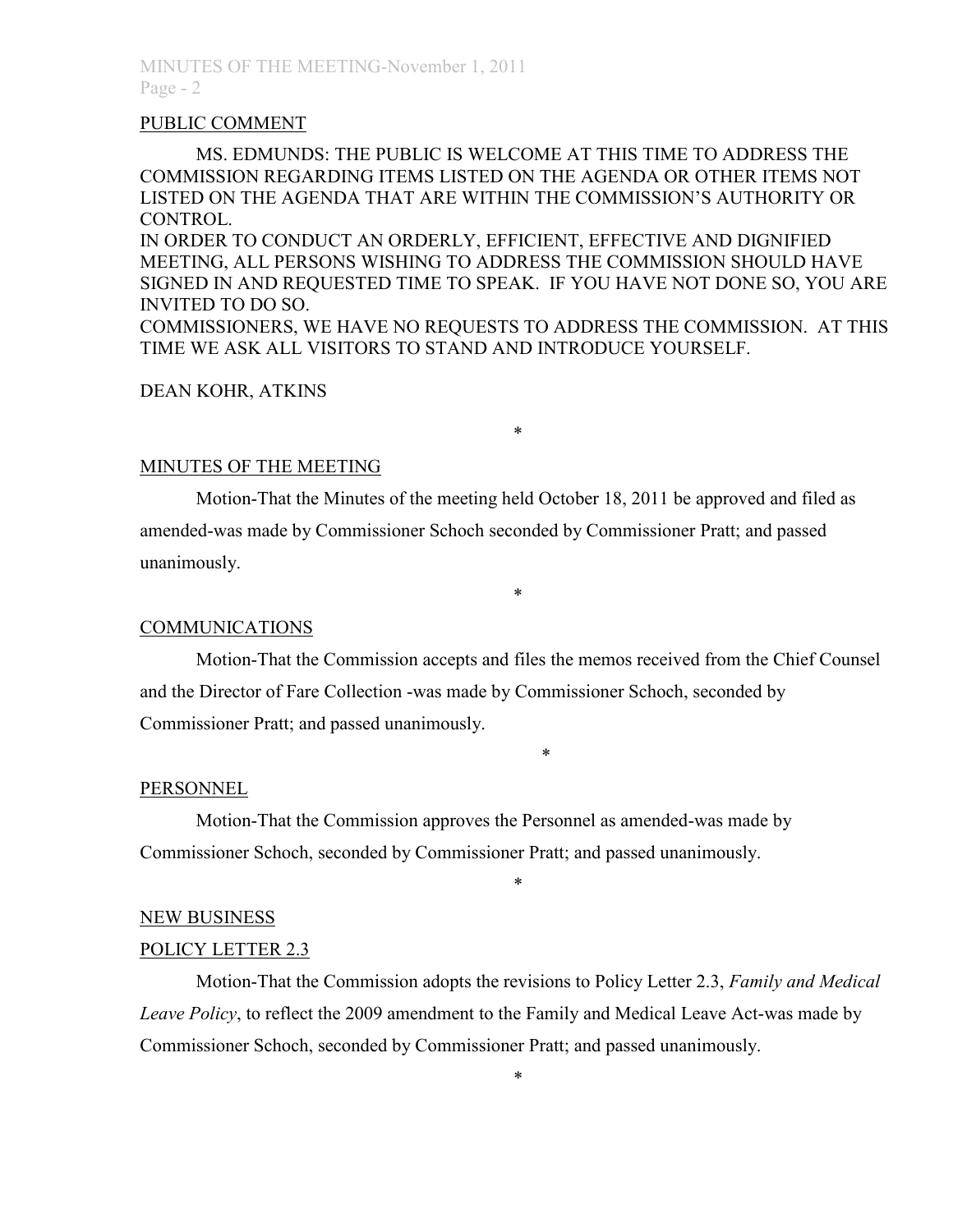## AGREEMENTS

Motion-That the Commission approves the negotiation and execution of the Agreement for

the item listed in memos "a" through "c":

a. Two (2) Agreements for open-end drilling services to the lowest responsive and responsible bidders, at a not-to-exceed amount of \$600,000.00 each or three (3) years, whichever occurs first:

| CTL Engineering of PA, Inc. - | Mainline MP $0.00$ to MP 247.30,<br>Greensburg Bypass,<br>Beaver Valley Expressway,<br>Mon/Fayette Expressway,<br>Southern Beltway |
|-------------------------------|------------------------------------------------------------------------------------------------------------------------------------|
| TRC Engineers, Inc.-          | Mainline MP 247.30 to MP 359.00,<br>Northeast Extension                                                                            |

- b. Amendment #7 to the E-ZPass Interagency Group (IAG) Operating Agreement to modify Section 3C to change the minimum dollar amount at which a Full Member Agency could exercise a veto from \$10,000 minimum to \$15,000 minimum;
- c. Exercise the first option to renew the agreement with Sterling Asset Management LLC for investment management, to extend the agreement for an additional year, and an Assignment Agreement to assign all active contracts to Valley Forge Asset Management, due to a change in ownership.

-was made by Commissioner Schoch, seconded by Commissioner Pratt; and passed unanimously.

# RIGHT-OF-WAY REQUEST

Motion-That the Commission approves the Right-of-Way Requests for the items listed in

\*

memos "a" through "c":

- a. Acquisition of Right-of-Way #17531, a total take parcel, necessary for the Southern Beltway project; by authorizing payment in the amount of \$558,253.29, payable to Nathan J. Zarichnak and Associates, LLC, Escrow Agent, representing fair market value, pro-rated taxes, recording fees and Section 710 damages; authorize the appropriate Commission officials to execute the agreement of sale; authorize the payment of additional statutory damages as calculated by the Legal Department and approved by the Chief Executive Officer; and payment of the fair market value to the property owner is contingent upon her delivery of a deed prepared by the Legal Department;
- b. Acquisition of Parcel 76, a partial take parcel, necessary for Bridge WB-506 replacement project at MP 63.06; by authorizing payment in the amount of \$1,500.00, payable to Henry E. Turkowski, Noreen C. Turkowski, John L. Zambelli and Brenda Zembelli, representing fair market value; authorize the appropriate Commission officials to execute the required temporary construction easement; and authorize the payment of statutory damages as calculated by the Legal Department and approved by the Chief Executive Officer, payment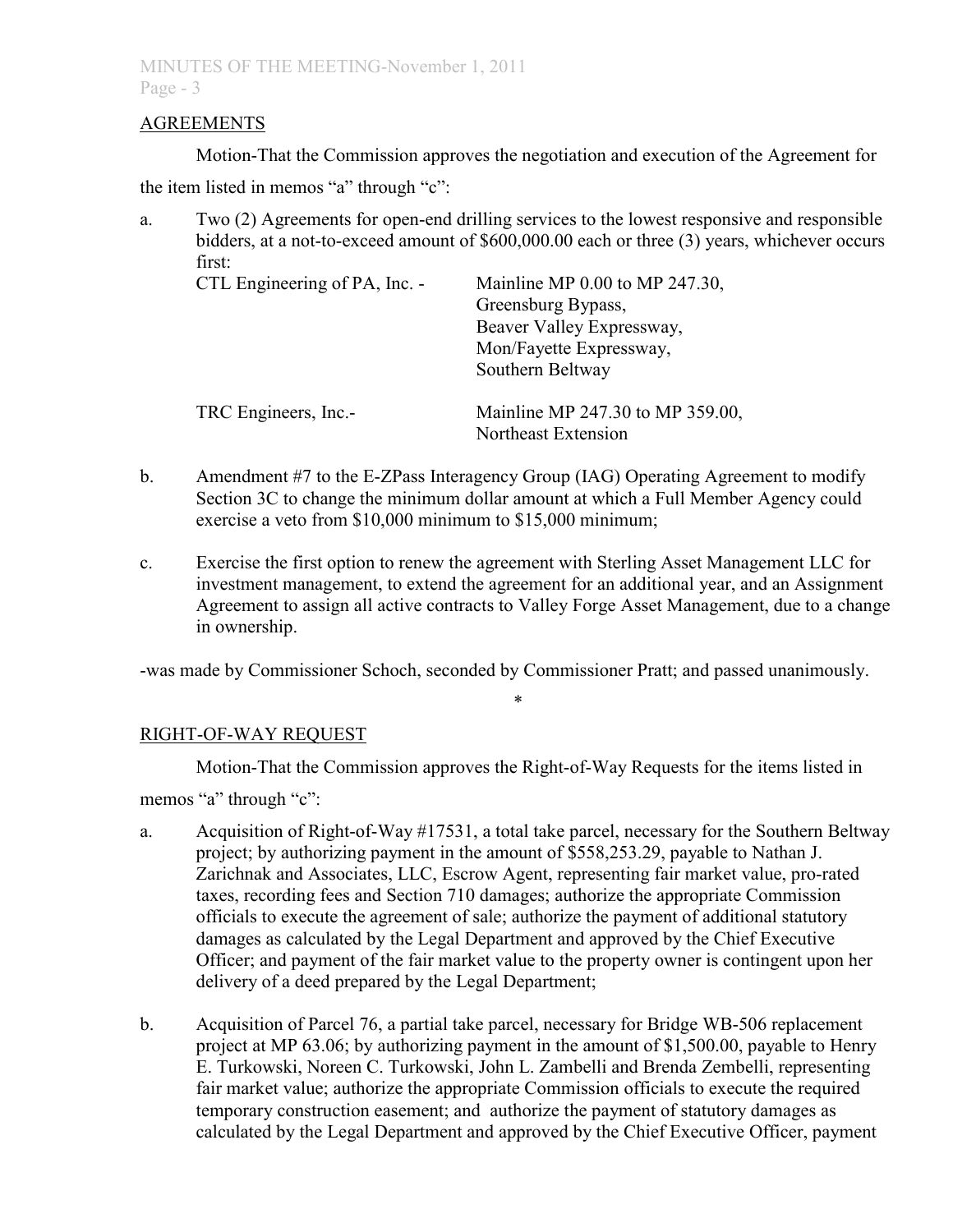of damages to the property owners is contingent upon their delivery of a temporary construction easement prepared by the Legal Department;

c. Settlement of Right-of-Way #16566, a partial take parcel, necessary for construction of the Mon/Fayette Expressway; by authorizing payment in the amount of \$21,300.00, payable to McDonald, Snyder & Lightcap, P.C., Escrow Agent, representing the balance due to the property owners.

-was made by Commissioner Schoch, seconded by Commissioner Pratt; and passed unanimously.

\*

# ADVERTISING

Motion-That the Commission approves advertising for the the retention of an engineering firm to perform Intelligent Transportation System (ITS) design related services systemwide through an open-end agreement-was made by Commissioner Schoch, seconded by Commissioner Pratt; and passed unanimously.

\*

## AWARD OF BIDS AND ISSUANCE OF PURCHASE ORDERS

Motion-That the Commission approves the Award of Bids and Issuance of Purchase Orders for the items listed in memos "a" through "e":

- a. Traffic Operations Center network equipment, utilizing the Commonwealth's contract with Eplus; at a total award of \$373,920.31;
- b. One (3 cubic yard) loader with attachments, utilizing the Commonwealth's contract with Groff Tractor & Equipment, Inc.; at a total award of \$156,073.80;
- c. Automated data collection (2-years); to the lowest responsive and responsible bidder, Applied Research Associates, Inc.; at a total award of \$166,000.00;

McCarthy Tire 35,000.00 Wingfoot Commercial Tire 240,000.00 Service Tire Truck Center 50,000.00 TOTAL AWARD \$470,000.00

| d. | Installation of generators, to the lowest responsive and responsible bidder, Rath Construction, |              |  |
|----|-------------------------------------------------------------------------------------------------|--------------|--|
|    | Inc. dba Genesis Construction Group:                                                            |              |  |
|    | Somerset Interchange                                                                            | \$299,421.00 |  |
|    | Irwin Interchange                                                                               | 283,274.00   |  |
|    | <b>TOTAL AWARD</b>                                                                              | \$582,695.00 |  |
| e. | Tires, utilizing the Commonwealth's contracts:                                                  |              |  |
|    | Michelin North America                                                                          | \$125,000.00 |  |
|    | Valley Tire                                                                                     | 10,000.00    |  |
|    | Berkley Tire c/o Highland's Tire                                                                | 10,000.00    |  |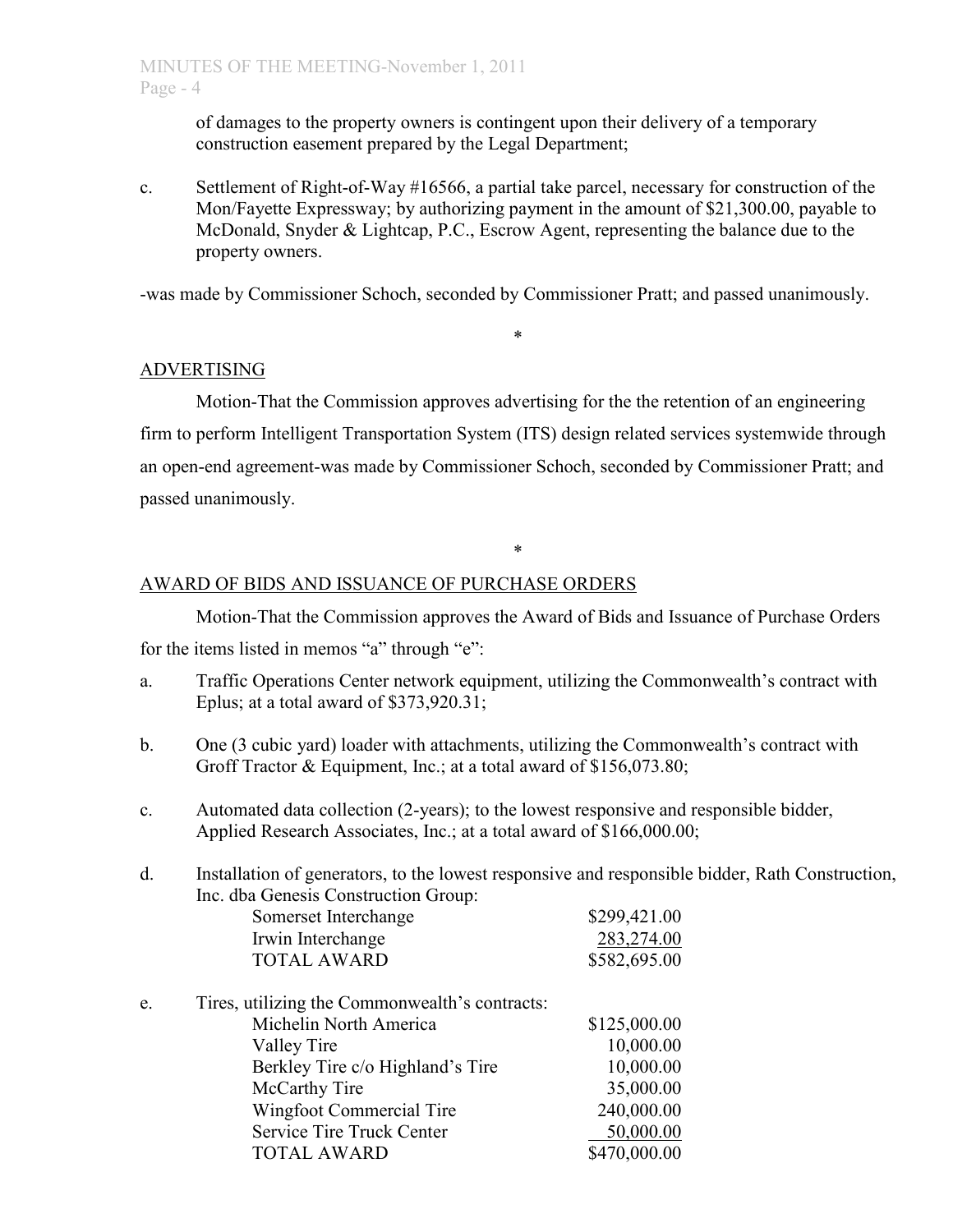-was made by Commission Schoch, seconded by Commissioner Pratt; the passed unanimously.

# AWARD OF CONTRACTS

 Motion-That the Commission approves the Award of Contracts for the items listed in memos "a" through "d":

\*

- a. Contract #EN-00116-03-02 for bridge repairs between MP 0.00 and MP 109.91, Toll I-376, Turnpike 576, Turnpike 43 & Turnpike 66, to the lowest responsive and responsible bidder, J.P.S. Construction Co., Inc.; at a total award of \$700,000.00;
- b. Contract #EN-00116-03-04 for bridge repairs between MP 236.22 and MP 358.11, to the lowest responsive and responsible bidder, J.P.S. Construction Co., Inc.; at a total award of \$1,000,000.00;
- c. Contract #EN-00116-03-03 for bridge repairs between MP 109.91 and MP 236.22, to the lowest responsive and responsible bidder, J.P.S. Construction Co., Inc.; at a total award of \$600,000.00;
- d. Contract #EN-00116-03-05 for bridge repairs between MP A20.00 and MP A130.64, to the lowest responsive and responsible bidder, J.P.S. Construction Co., Inc.; at a total award of \$1,000,000.00.

-was made by Commissioner Schoch, seconded by Commissioner Pratt; and passed unanimously. \*

# PSPC RECOMMENDATIONS

Motion-That the Commission approves the selection recommendations from the Professional Services Procurement Committee (PSPC) and authorize the negotiation and execution of an agreement with the first firm listed in memo "a" and the first two (2) firms listed in memo "b":

- a. Authorized Service Provider for MP A75.90 to MP A94.40:
	- Wreckers International dba Schlier's Towing & Service Center; Falzone's Towing Service, Inc.
- b. Open-end right-of-way acquisition services, systemwide; at a not-to-exceed amount of \$750,000.00 each:

 Orion Land Services, Inc. Keystone Acquisition Services Corporation Interstate Acquisition Services

-was made by Commissioner Schoch, seconded by Commissioner Pratt; and passed unanimously.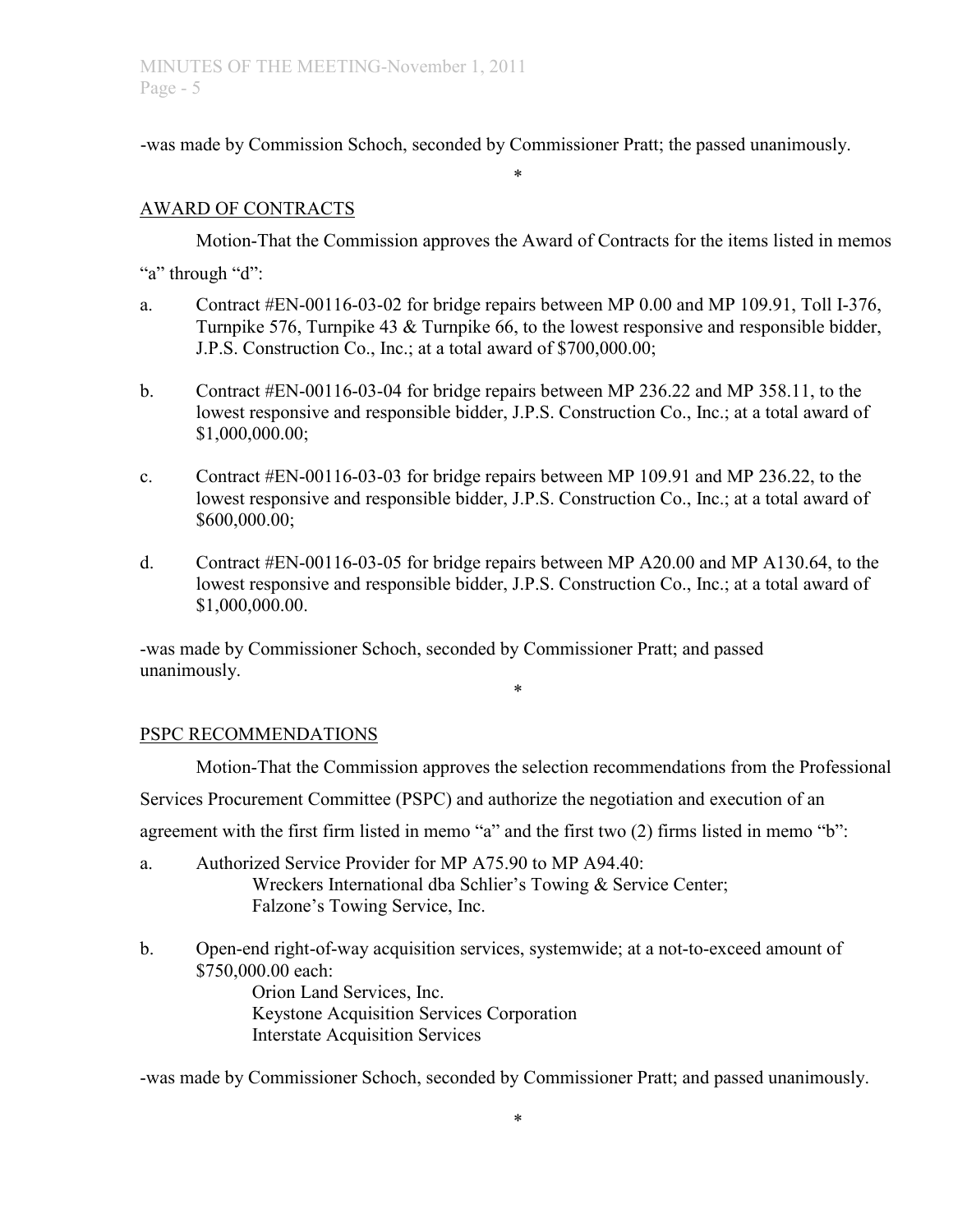## CHANGE ORDERS

Motion-That the Commission approves the Change Orders for the items listed in memos "a" through "c":

- a. Change Order #1 for Contract #T151.09S002-3-02 with New Enterprise Stone & Lime Co., Inc. for the replacement of Bridge B-443 at MP 151.09, for a 182-day time extension;
- b. Change Order #1 for Contract #T149.50T002-3-02 with New Enterprise Stone & Lime Co., Inc. for the replacement of Bridge B-553 at MP 155.14, for a 29-day time extension;
- c. Change Order #1 for Contract #T129.00R001-3-02 with New Enterprise Stone & Lime Co., Inc. for bituminous resurfacing between MP 128.88 and MP 138.19, for a 270-day time extension.

-was made by Commissioner Schoch, seconded by Commissioner Pratt; and passed unanimously.

\*

# ELSIP PAYMENT

 Motion-That the Commission approves payment for the Employee Liability Self-Insurance Program (ELSIP) invoice from the PA Department of General Services, which represents the annual premium due for the period June 30, 2011 to July 1, 2012, in the amount of \$37,997.00-was made by Commissioner Schoch, seconded by Commissioner Pratt.

\*

### NEXT MEETING

 MS. EDMUNDS: I HAVE NO FURTHER ITEMS FOR CONSIDERATION FOR TODAY'S MEETING. THE NEXT FORMAL COMMISSION MEETING WILL BE HELD TUESDAY, NOVEMBER 15, 2011 BEGINNING AT 10:00 A.M.

# ADJOURNMENT

 Motion-That this meeting of The Pennsylvania Turnpike Commission be adjourned at 10:29 a.m.-was made by Commissioner Schoch, seconded by Commissioner Pratt; and passed unanimously.

\*